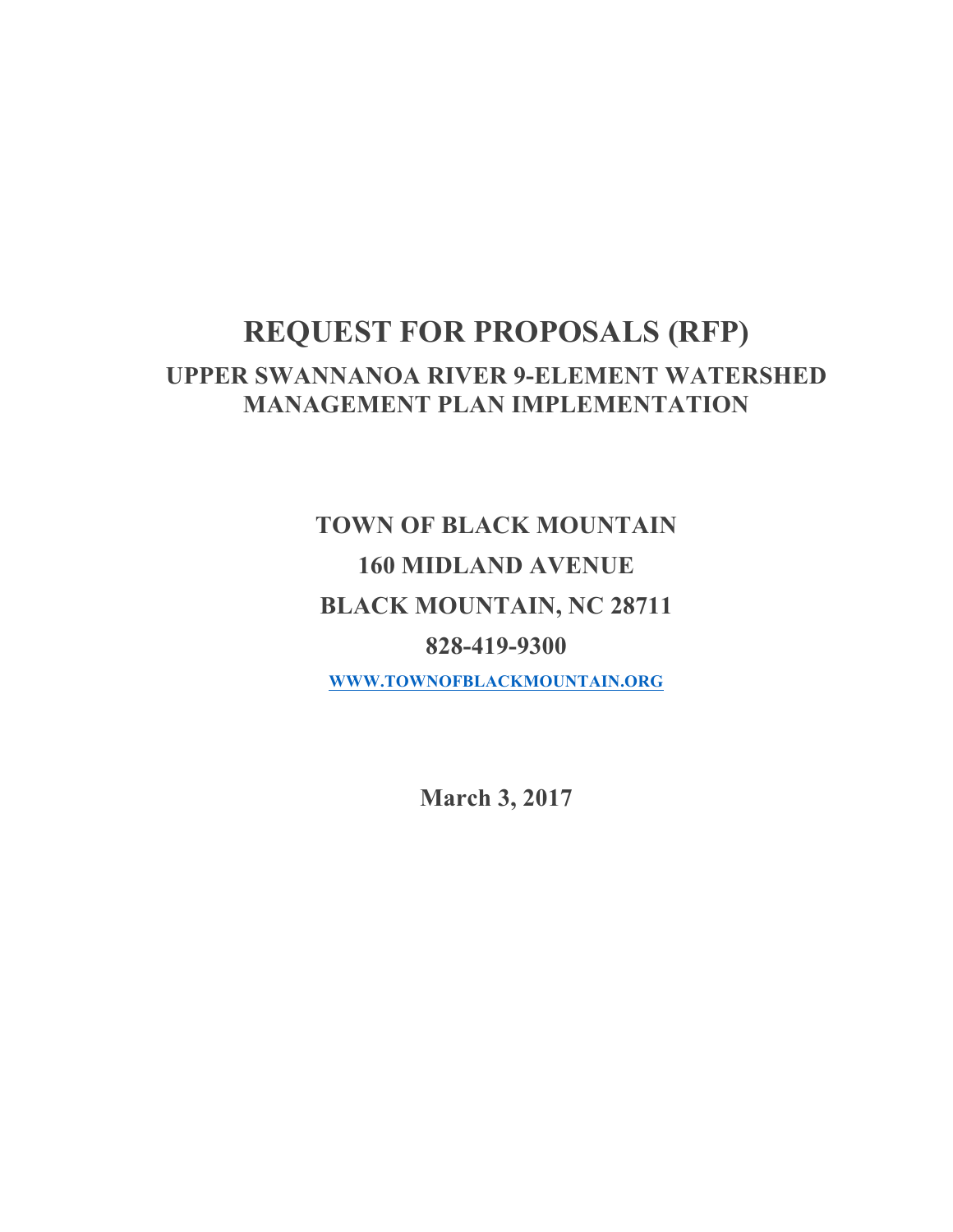#### **1. SUMMARY AND BACKGROUND**

The Town of Black Mountain is located in Buncombe County North Carolina and has a year round population of 8,278 as of 2015. The Town of Black Mountain regulates stormwater and has since its inception into the Phase II Stormwater program through the North Carolina Department of Environment and Natural Resources. The Town of Black Mountain became a regulated Phase II community in 2007.

The Town of Black Mountain strives to provide quality services to protect the health, safety and welfare of its citizens, exercise stewardship over its resources, promote a high quality of life, support economic prosperity, cultivate community, and honor its heritage and culture. To accomplish this, the Town works hard to assure all development practices follow the town guidelines, works to educate the public on the importance of stormwater management, and seeks transparency in its governmental activities.

The purpose of this Request for Proposal (RFP) isto solicit proposalsfromvarious candidate organizations, conduct a fair and extensive evaluation based on criteria listed herein,and select the best candidate to perform the requested BMP design and implementation.

## **2. PROPOSAL GUIDELINES**

This Request for Proposal represents the requirements for an open and competitive process. Proposals will be accepted until Noon EST on Monday, March 27, 2017. Any proposals received after this date and time will be returned to the sender. All proposals must be signed by an official agent or representative of the company submitting the proposal.

If the organization submitting a proposal must outsource or contract any work to meet the requirements contained herein, this must be clearly stated in the proposal. Additionally, all costs included in proposals must be all-inclusive to include any outsourced or contracted work. Any proposals which call for outsourcing or contracting work must include a name and description ofthe organizations being contracted.

This project is being funded by a grant from the 319H Grant Program through the North Carolina Department of Environmental Quality.

Contract terms and conditions will be negotiated upon selection of the winning bidder for this RFP. All contractual terms and conditions will be subject to review by Town legal counsel and will include scope, schedule, and other necessary items pertaining to the project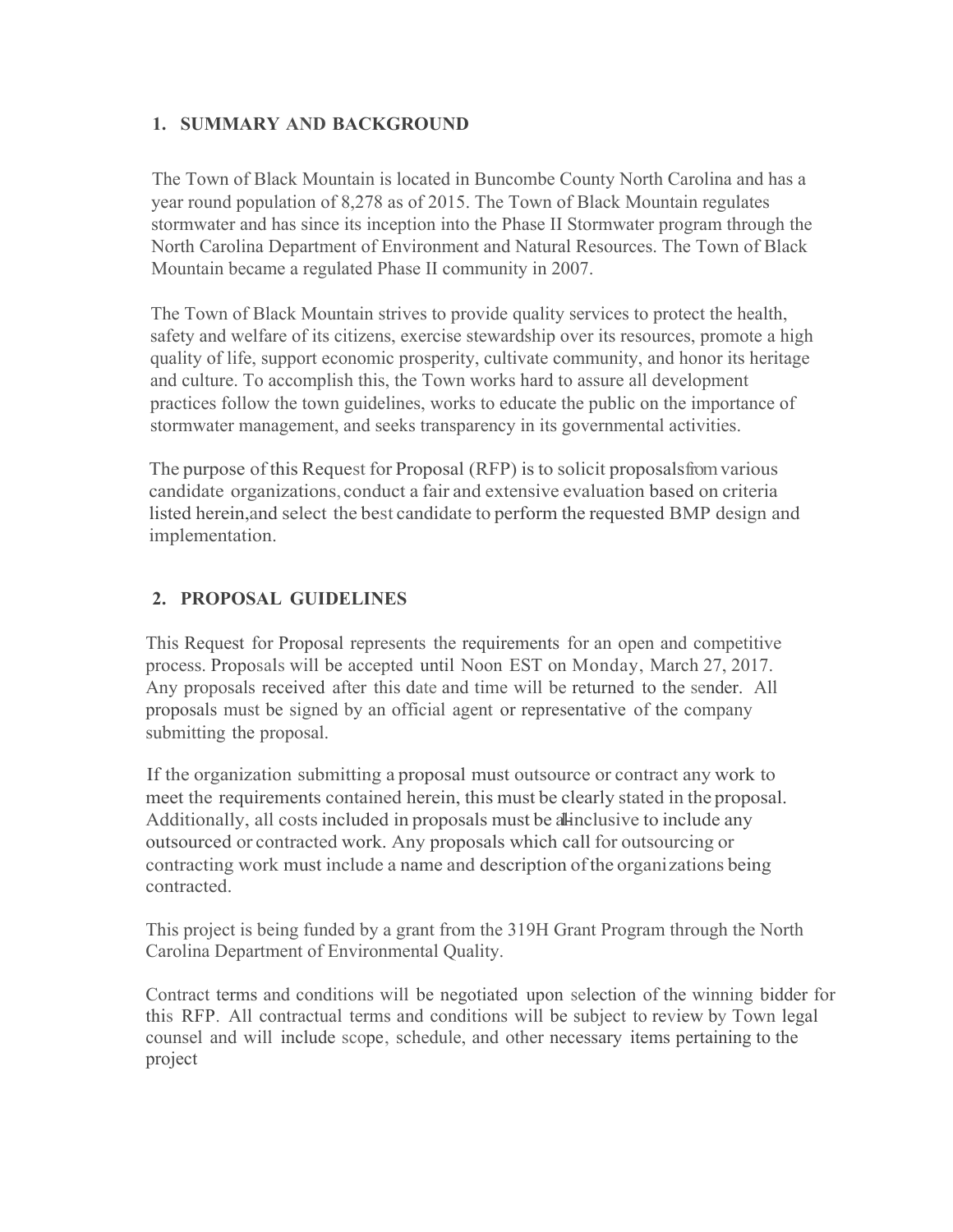#### **3. PROJECT PURPOSE AND DESCRIPTION**

#### **Project Purpose:**

The goal of this project is to implement three high-priority stormwater control measures (SCMs) within the Upper Swannanoa River Watershed to address stormwater runoff and work toward improving water quality. The SCMs were chosen based on many factors, including:

- 1. Community input during the development of the watershed management plan
- 2. Educational opportunities on-site
- 3. Location on town-owned land which simplifies installation and long-term maintenance
- 4. Sediment reduction and overall benefit to water quality.

The Town of Black Mountain in conjunction with Land of Sky Regional Council has been awarded funding from the North Carolina Department of Environmental Quality. All proposals must follow guidelines and requirements of the 319H Grant program. The design and construction must be completed on or before June 1, 2018.

The selected firm will be responsible for design and construction of three water quality SCMs to be constructed on municipal property. These three projects can be referenced in Exhibit A. The Upper Swannanoa River Watershed Management Plan can also be accessed for reference.

#### **Project Description:**

The three projects chosen for this work come directly from the Upper Swannanoa River Watershed Management Plan. All three projects are located on municipal property or located in municipal right-of-way. Two of the three SCMs are bioretention cells and the remaining BMP is a green street pilot project. The three BMPs are:

Black Mountain Golf Course Parking Lot 0.6 acres drainage area

- a. Bioretention
- b. Underdrains to stream
- c. Increasing vegetative strip

Black Mountain Library 0.2 acres drainage area

- a. Bioretention
- b. Underdrains
- c. Rain garden

Green Street Treatment Pilot Project on Church Street 3.0 acres drainage area

- a. Bioretention
- b. Church Street System Design Development
	- i. Detailed storm assessment for entire street
	- ii. Conceptual design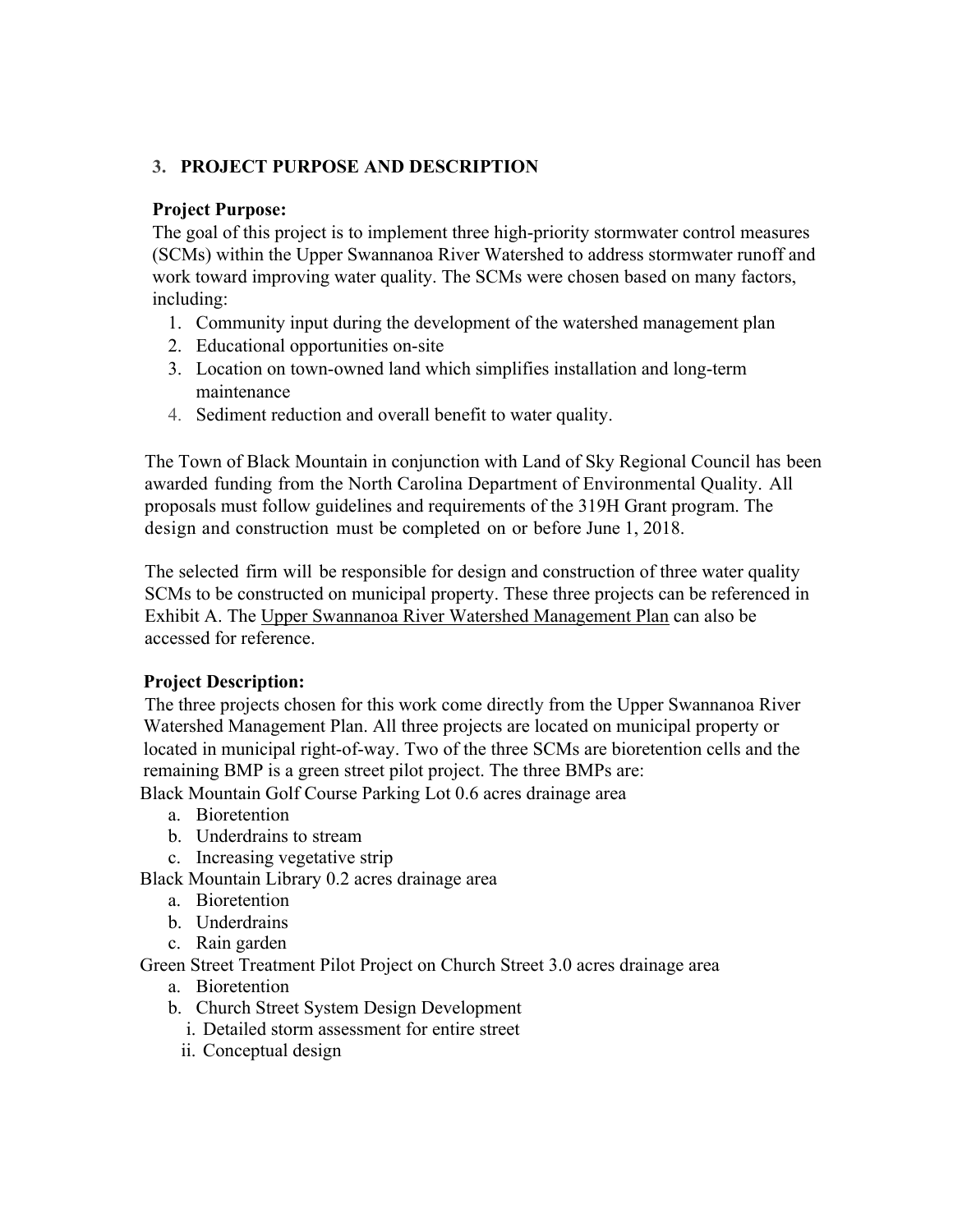## **4. PROJECT SCOPE**

The scope of this project includes design, construction and implementation of the three water quality SCMs listed above. These include the SCMs at the Black Mountain Golf Course, Black Mountain Library, and Church Street green street pilot project. Upon completion of the project, fully functional SCMs built and designed in accordance with the North Carolina State BMP Manual will be in place on each of the three sites. All prospective bidders are strongly encouraged to review examples of SCMs designed and constructed with the support of the EPA 319 Program

## **5. REQUEST FOR PROPOSAL AND PROJECT TIMELINE**

All proposals in response to this RFP are due no later than Noon EST on Monday, March 27, 2017. Evaluation of proposals will be conducted from March 28, 2017 until March 31, 2017. If additional information or discussions are needed with any bidders during this period window, the bidder(s) will be notified. The selection decision for the winning bidder will be made no later than Monday, April 3, 2017. Upon notification, the contract negotiation with the winning bidder will begin immediately. Contract negotiations will be completed by April 7, 2017.

Notifications to bidders who were not selected will be completed by April 10, 2017.

Project Timeline:

All work, including installation of permanent water quality SCMs must be completed on or before June 1, 2018.

## **6. BIDDER QUALIFICATIONS**

Bidders should provide the following items as part of their proposal for consideration:

- Description of experience in design and construction of successful stormwater control measures designed and functioning in accordance with the North Carolina State BMP Manual
- List of how many full time, part time, and contractor staff in your organization
- Examples of SCMs previously completed by the bidder
- References from past clients related to SCMs completed
- Timeframe for completion of the project
- Project management methodology

## **7. PROPOSAL EVALUATION CRITERIA**

The Town of Black Mountain will evaluate all proposals based on the following criteria. To ensure consideration for this Request for Proposal, your proposal should be complete and include all of the following criteria:

a. Overall proposal suitability: proposed solution(s) must meet the scope and needs included herein and be presented in a clear and organized manner